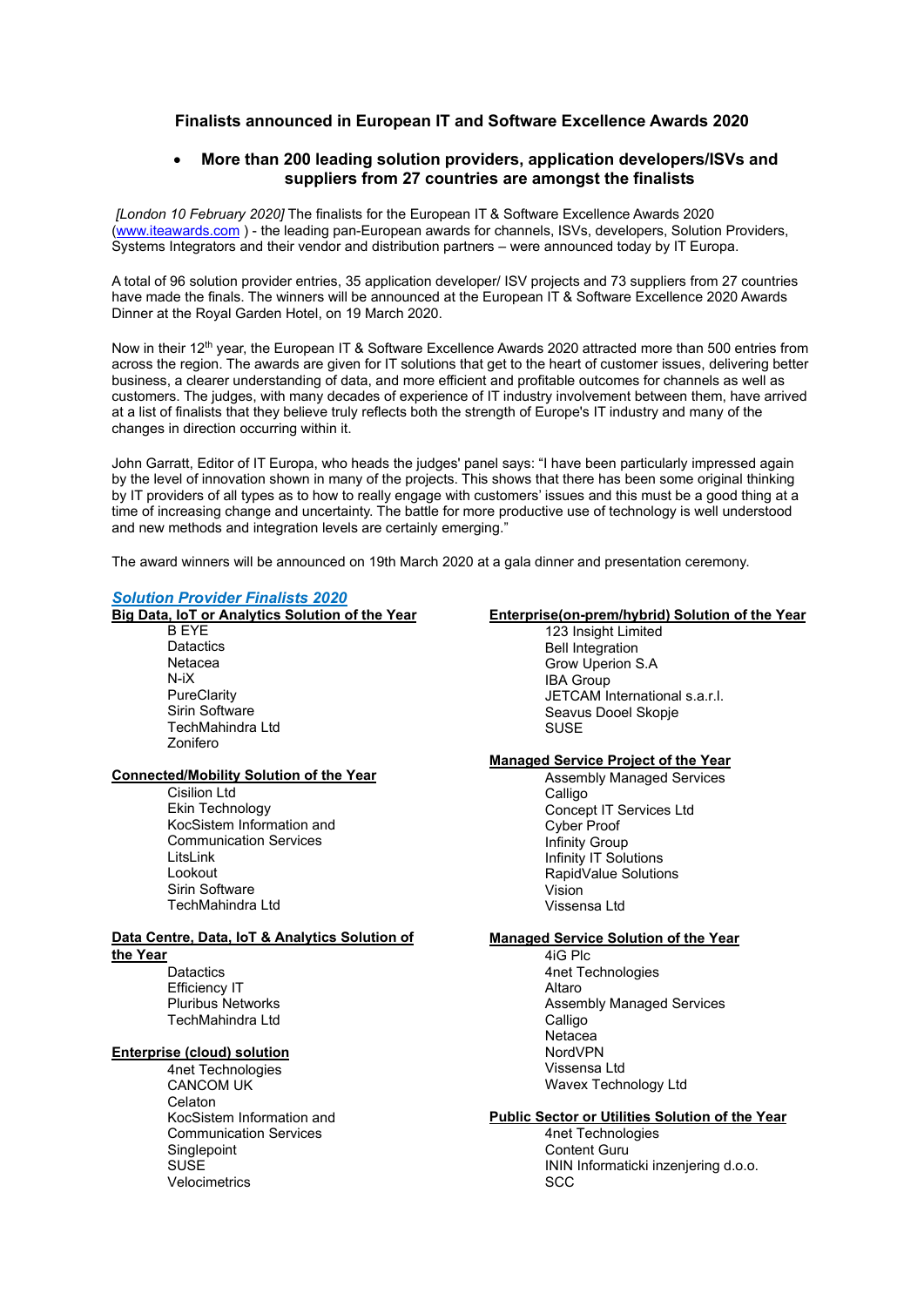#### **Security Solution of the Year**

4iG Plc Code42 Eze Castle Integration Intersys **Netacea** Northdoor **SoftCat** WINU-SYSTEMS AG

#### **SME (on-prem/hybrid) solution**

123 Insight Ltd Corbel Solutions HBXL Building Software Infinity IT Solutions JETCAM International s.a.r.l.

# *Application Developer & ISV Finalists 2020*

**Innovating Technology Solution of the Year** Guys and St Thomas NHS Trust Qulix Systems HansaWorld Scale Computing Audacia Spectra Logic BP3 NEWTON Technologies Adria d.o.o mBank S.A

# **SaaS Enterprise Solution of the Year**

**Carbonite** Neue Aargauer Bank AG **Strands** Appraise

# **Vertical Market Solution of the Year**

NetSupport LTD **Cybertill** Mestec NEWTON Technologies Adria d.o.o SAS Global Communications **Adaro** 

# **Supplier Finalists 2020**

#### **Channel Programme of the Year**

Acronis **ConnectWise** Datto **HPE** Lenovo Mimecast

## **SME (Cloud or SaaS) solution**

2Checkout 4iG Plc Appraise Bluegrass Ordorite Software PingUs Solutions GmbH Really Simple Systems CRM Upvest (Tokn GmbH)

#### **Vertical Application Solution of the Year**

Bulpros Business Systems Content Guru Grow Uperion S.A Ordorite Software TaxFix Upvest (Tokn GmbH)

# **SaaS SMB Solution of the Year**

HBXL Building Software Integro Construction Software The Email Laundry rankingCoach **Webroot** Adaro Datto

# **Software Innovation Solution of the Year**

1E NetSupport LTD Democracy Counts Polymorph Ltd Schneider Electric Silver Peak AppDrawn Software Development **SOTI** Drive Software Solutions

# **Cloud Vendor of the Year**

AWS Google Huddle Jola Microsoft **Oracle** UK Cloud Zen Internet